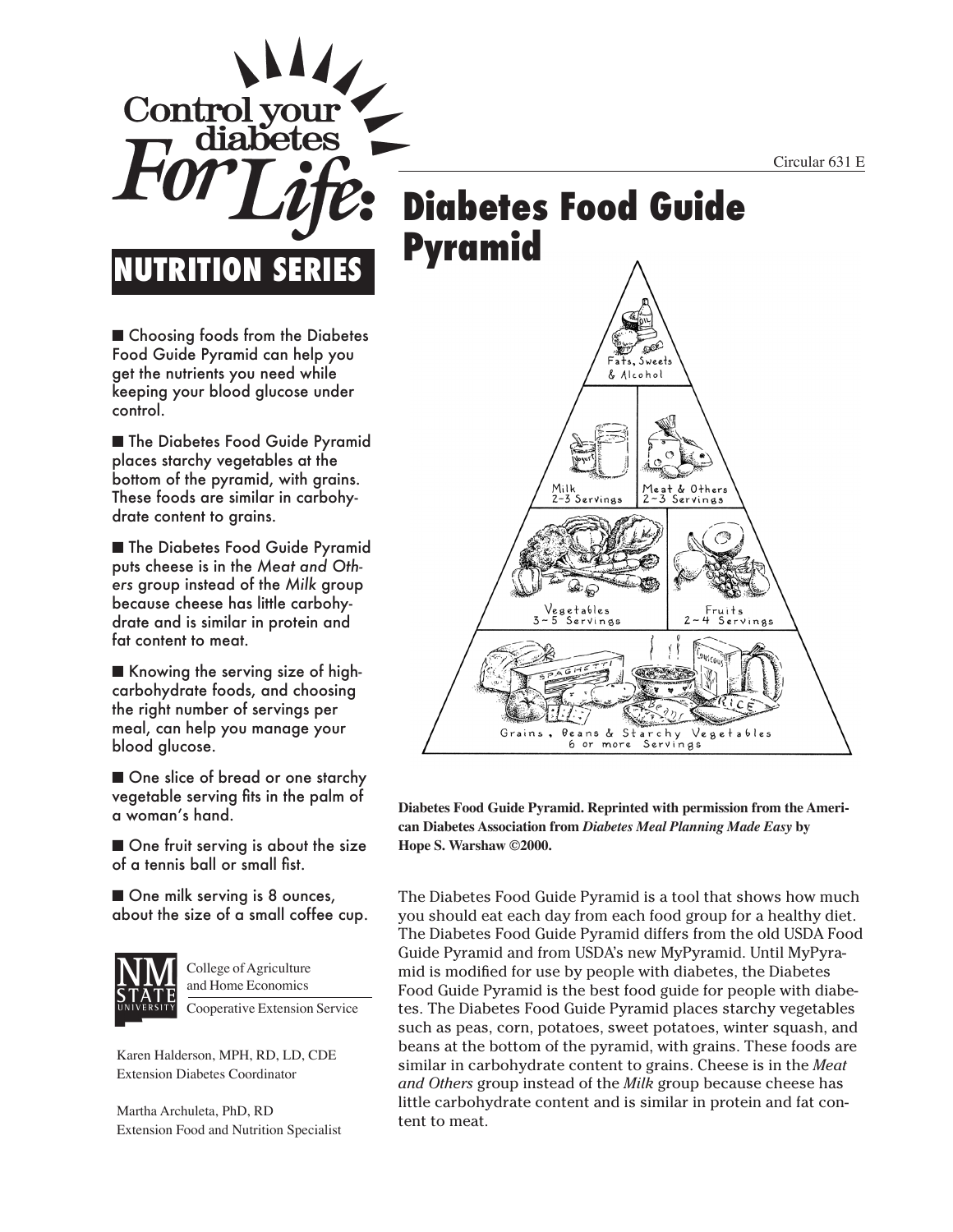#### **Grains, Beans and Starchy Vegetables Group (6 or more servings a day)**

| ., | .,<br>.<br>۰. |
|----|---------------|

| 1                   | corn tortilla                                     |
|---------------------|---------------------------------------------------|
| 1/2                 | flour tortilla                                    |
| 1/2 piece fry bread |                                                   |
| 1 slice             | bread                                             |
| 1/4                 | bagel                                             |
| 1/2                 | English muffin                                    |
| 1/2                 | hamburger bun or hotdog bun                       |
| 6                   | crackers                                          |
| 1                   | 4-inch waffle                                     |
| 1                   | 2-inch biscuit                                    |
| 1                   | 2-inch corn bread                                 |
| 1                   | 4-inch pancake                                    |
| 3/4 c.              | dry cereal (flakes or puffs)                      |
| $1/4c$ .            | <b>Grape Nuts</b>                                 |
| $1/4$ c.            | granola                                           |
| $1/2$ c.            | cooked cereal (oatmeal, Malt-O-Meal, corn         |
|                     | mush, Cream of Wheat)                             |
| $1/3$ c.            | cooked pasta                                      |
| $1/3$ c.            | stuffing                                          |
| $1/3$ c.            | cooked rice                                       |
| $1/4c$ .            | sweet rice                                        |
| 3 c.                | popcorn                                           |
| <b>Beans</b>        |                                                   |
|                     |                                                   |
| $1/2c$ .            | pinto, black, kidney or other cooked<br>dry beans |

### **Fruits Group (2–4 servings a day)**

| 1        | small apple                                |
|----------|--------------------------------------------|
| 1/2      | large banana                               |
| 1/2      | grapefruit                                 |
| 1        | kiwi, pear or peach                        |
| 1        | small orange, nectarine, or tangerine      |
| 1 c.     | melon (cantaloupe)                         |
| 1 c.     | papaya                                     |
|          | 1 1/4 c. watermelon                        |
| $3/4$ c. | blueberries or blackberries                |
| 1 c.     | raspberries                                |
| 1 c.     | unsweetened strawberries, frozen           |
| 3/4 с.   | fresh pineapple                            |
| 1 c.     | mango                                      |
| $1/2$ c. | canned fruit (peaches, pears, apricots,    |
|          | pineapple, plums, fruit cocktail) or juice |
| $1/2$ c. | applesauce                                 |
| 4        | fresh apricots                             |
| 8 halves | dried apricot                              |
| 12       | cherries                                   |
| 3        | dates                                      |
| 15       | grapes                                     |
| 2        | small plums                                |
| 3        | dried prunes                               |
| 2 tbsp.  | raisins                                    |

### **Sweets Group (just a little)**

|                           |                                             | 1 tbsp.  | jam or jelly                                  |
|---------------------------|---------------------------------------------|----------|-----------------------------------------------|
| $1/2$ c.                  | pinto, black, kidney or other cooked        |          |                                               |
|                           | dry beans                                   | 1 tbsp.  | honey                                         |
| $1/2$ c.                  | cooked lentils                              | 1 tbsp.  | syrup                                         |
| $1/2$ c.                  |                                             | 1 tbsp.  | sugar                                         |
|                           | cooked split peas                           | $1/2$ c. | ice cream                                     |
| <b>Starchy Vegetables</b> |                                             |          | 2-inch piece of cake or brownie (no frosting) |
|                           |                                             |          | small cupcake or muffin                       |
| $1/2$ c.                  | posole                                      | 3        | graham cracker squares                        |
| $1/2$ c.                  | corn                                        |          | sandwich cookie                               |
| $1/2$ c.                  | peas                                        | 3        | ginger snaps                                  |
| $\mathbf{1}$              | small potato                                |          |                                               |
| 16                        | french fries                                |          | vanilla wafers                                |
|                           |                                             |          | Fig Newton                                    |
| $1/2$ c.                  | yam or sweet potato                         |          | Rice Krispie bar                              |
| $1\,c.$                   | winter squash (acorn, butternut, buttercup, |          | rice or popcorn cake                          |
|                           | hubbard)                                    |          |                                               |
| 1 c.                      | pumpkin                                     |          |                                               |

### **Milk Group (2–3 servings a day)**

| 1 c.            | milk (cow's or goat's)  |
|-----------------|-------------------------|
| $1\,c.$         | no-sugar-added yogurt   |
| $3 \text{ oz.}$ | fruit-flavored yogurt   |
| 1 c.            | rice milk (unsweetened) |
| $1/2$ c.        | evaporated milk         |
| $1/3$ c.        | nonfat dry milk         |
| 1 c.            | plain soy milk          |
|                 |                         |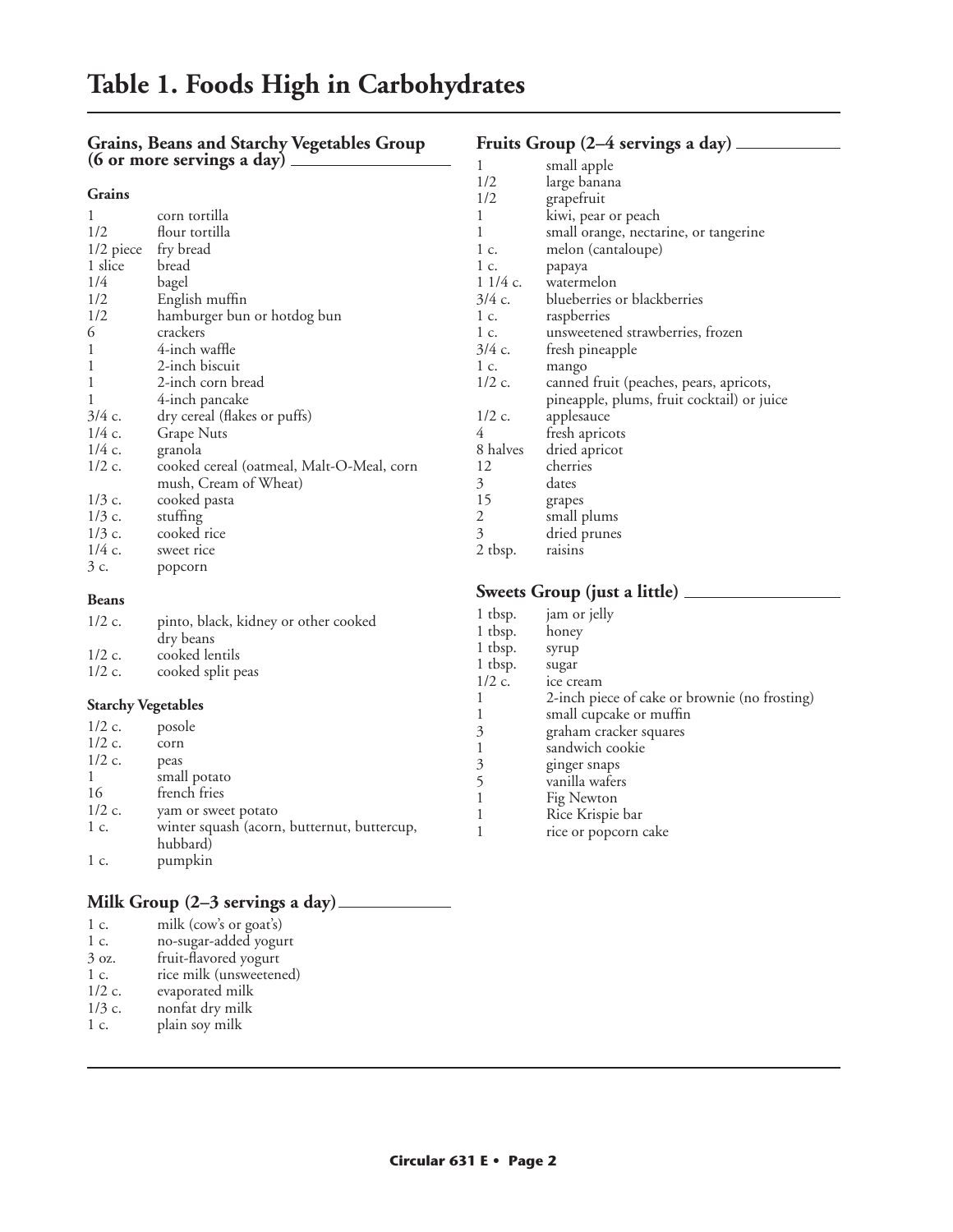|                      | Vegetables Group (3–5 servings a day)                       |                 | <b>Meat and Meat Substitutes Group</b>         |
|----------------------|-------------------------------------------------------------|-----------------|------------------------------------------------|
| 1 c.                 | lettuce                                                     |                 | $(2-3$ servings a day) —                       |
| 1 c.                 | raw spinach or raw greens                                   | $2-3$ oz.       | cooked beef (hamburger, steak, roast)          |
| $1/2$ c.             | cooked spinach, <i>quelites</i> or greens                   | $2 - 3$ oz.     | cooked pork (pork chop, roast, ham, ground)    |
| $1/2$ c.             | cooked cabbage or cabbage slaw                              | $2 - 3$ oz.     | cooked chicken                                 |
| $1/2$ c.             | cooked brussels sprouts                                     | $\mathbf{1}$    | chicken drumstick                              |
| 1 c.                 | raw celery                                                  | $2 - 3$ oz.     | cooked turkey                                  |
| 1 c.                 | raw jicama                                                  | $2-3$ oz.       | cooked fish (trout, catfish, salmon, mackerel) |
| $1/2$ c.             | salsa                                                       | $1/2$ c.        | canned tuna                                    |
| 1                    | green chile                                                 | $2 - 3$ oz.     | cooked shellfish (shrimp, lobster, clams)      |
| $1/2$ c.             | green chile, diced                                          | $2-3$ oz.       | cooked game meats (venison, elk, turkey)       |
| $1/2$ c.             | red chile sauce                                             | 1               | egg (1/2 serving)                              |
| 1 c.                 | raw green pepper strips                                     | 2 tbsp.         | peanut butter (1/2 serving)                    |
| 1 c.                 | raw broccoli                                                | $1 \text{ oz.}$ | peanuts (1/2 serving)                          |
|                      |                                                             | $\log$ .        | nuts (pecans, almonds, walnuts) (1/2 serving)  |
| $1/2$ c.             | cooked broccoli                                             | $4 \text{ oz.}$ | tofu $(1/2$ serving)                           |
| $1/2$ c.             | cooked beets                                                | $2$ oz.         | cheese                                         |
| $1/2$ c.             | cooked asparagus                                            | $1/4c$ .        | shredded cheese                                |
| $1/2$ c.             | cooked green beans                                          | $1/2$ c.        | cottage cheese                                 |
| 1 c.                 | raw onion slices                                            |                 |                                                |
| $1/2$ c.<br>$1/2$ c. | cooked onions                                               |                 | Fats Group (just a little)                     |
| 1 c.                 | cooked okra                                                 |                 |                                                |
| $1/2$ c.             | raw nopales                                                 | 1/8             | avocado                                        |
| 1 c.                 | cooked nopales<br>raw radishes                              | 8               | olives                                         |
| $1/2$ c.             |                                                             | 2 tbsp.         | flaked coconut                                 |
| 1                    | cooked summer squash (zucchini, crookneck)<br>medium tomato | $1$ tsp.        | vegetable oil or shortening                    |
| $1/2$ c.             | cooked tomatoes                                             | $1$ tsp.        | margarine, butter or lard                      |
| $1/2$ c.             | cooked turnips                                              | $1$ tsp.        | mayonnaise                                     |
| 1 c.                 | cucumber slices                                             | 1 tbsp.         | salad dressing or Miracle Whip                 |
| $1/2$ c.             | cooked eggplant                                             | 2 tbsp.         | reduced-fat salad dressing                     |
| $1/2$ c.             | cooked mushrooms                                            | 1 tbsp.         | cream cheese                                   |
| 1 c.                 | raw mushrooms                                               | 1 tbsp.         | sour cream                                     |
| 1 c.                 | carrot sticks                                               | 1 strip         | bacon                                          |
| $1/2$ c.             | cooked carrots                                              |                 |                                                |
| 1 c.                 | raw cauliflower                                             |                 |                                                |
| $1/2$ c.             | cooked cauliflower                                          |                 |                                                |
| 1 c.                 | raw snow peas                                               |                 |                                                |
| $1/2$ c.             | cooked snow peas                                            |                 |                                                |

Choosing foods from the Diabetes Food Guide Pyramid can help you get the nutrients you need while keeping your blood glucose under control. You need foods from all the food groups to have a healthy diet. Refer to Circular 631A, *Choosing Foods at Meals and Snacks,* in the *Control your Diabetes for Life Nutrition Series,* for information on getting the right balance of low- and higher carbohydrate foods at meals and snacks.

Foods that are high in carbohydrates increase blood glucose levels and are in the *Grains, Beans, and Starchy Vegetables* group, the *Fruits* group, and the *Milk* group. Other foods that raise blood glucose are *Sweets,* found in the top of the Pyramid. Starchy foods, sweet foods, fruits and milk are

high in carbohydrate. Foods low in carbohydrates are found in the *Vegetables* group, *Meat and Others* group and *Fats*. These foods do not raise blood glucose. Table 1 shows examples of foods high in carbohydrates and their serving sizes. Table 2 shows examples of foods low in carbohydrates and their serving sizes.